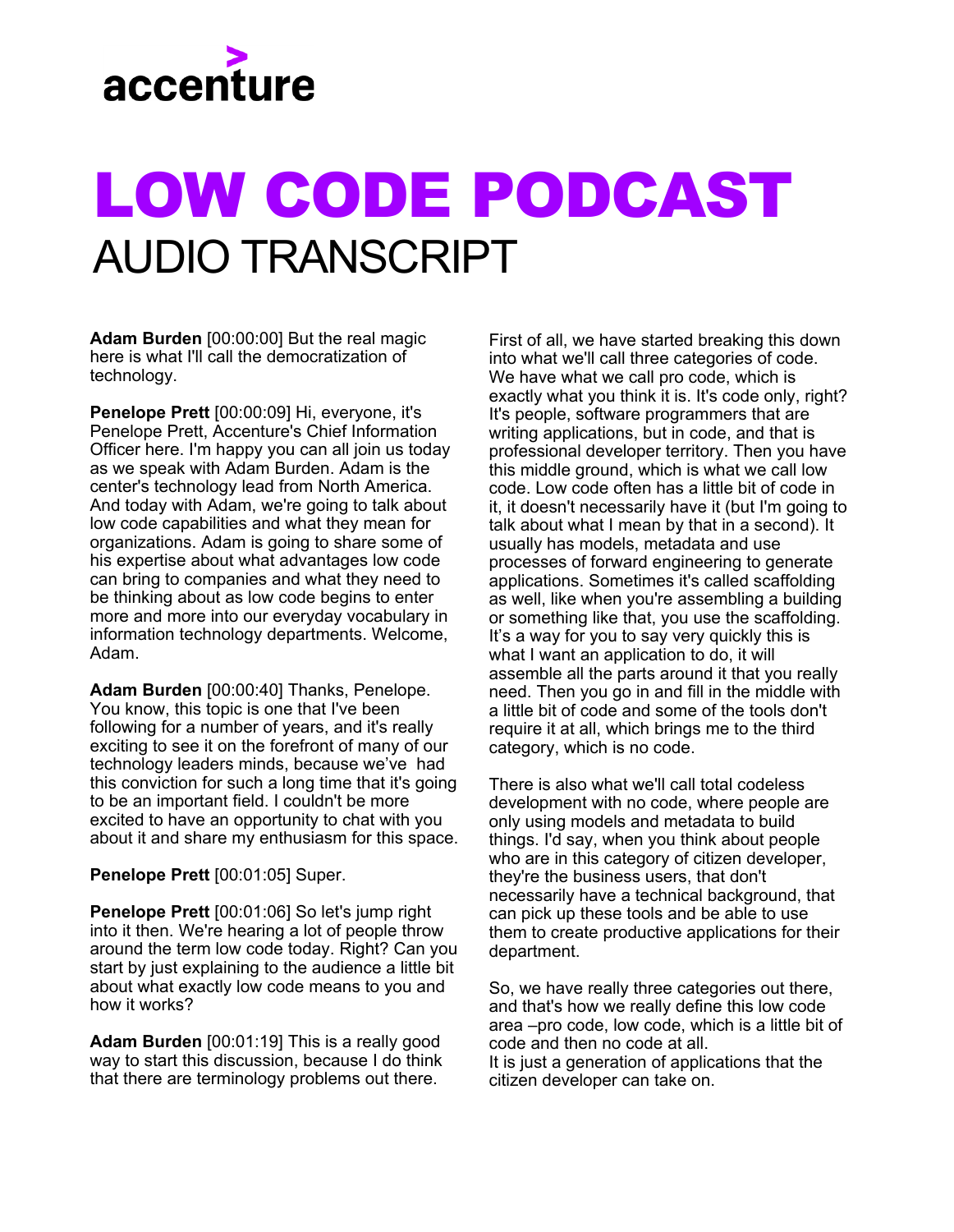

In that middle category, low code, it's kind of like a hybrid use model. We have folks from all walks of life that work in low code because they can choose the degree to which they actually have to write software inside of the (application). Sometimes it's very little, sometimes it's a lot, but it's a way for them to accelerate development. That's a little bit about the definition of what low code is all about.

**Penelope Prett** [00:03:34] Thanks for clarifying, and while you're on it, can you talk a little bit about why low code's popularity is exploding right now? What are the competitive advantages they can offer to a company?

**Adam Burden** [00:03:45] This is something, it's funny, we've been predicting this for years. Right? And I don't know, I have a bad habit of predicting things way too way too early that are going to happen. We have definitely reached that now with this area. And the question is why? What's occurring now that has really made this so popular?

I think there is a couple of factors. One is you've seen this explosion of agile development and the pace of technology moving faster than it ever has in history. You also see this adoption by the business side of organizations who are saying, "why can't I get application changes or do things faster? You know, in a way that's going to allow me to enjoy the benefits of these systems much sooner than what we'd see from traditional projects.

It's in that perspective, that belief in those organizations, that has really spawned this desire to be able to do citizen development or sometimes called DIY development, where they can build things themselves. The real magic here is what I'll call the democratization of technology.

I can give you a great analogy for this, if you look back at the history of artificial intelligence, it was the domain of extremely deep pocketed enterprises for a long time. It required incredible amounts of investment, curation of

very expensive data sets to be able to even teach the smallest of models on recognition of images, for example.

What we've seen, let's say, the last couple of decades, maybe the last decade or so, has been a democratization of AI. The cloud providers began to make these AI tools and maybe more so, the compute resources available at the fingertips of people who were working in the artificial intelligence field. No longer did they necessarily have to have a deep pocketed investor or a university apparatus for them to be able to do AI work. It spawned this this incredible era of innovation that we've seen in the A.I. space. I mean, entirely new thinking about models and things like adversarial networks. That's what we're seeing happen right now with cloud and the development of cloud applications. Low code is something, as I said earlier, that's been around for a while. We've been watching it.

Now what we're really observing is that this democratization of cloud and the application development space is creating this explosion of innovation. It's innovation that you're see in terms of the number of tools that are available and the domain specific languages. We have the hyperscale like Amazon, and their honey code solution, we've got independent companies like Mendix, Outsystems and others,

They've all started to make their tool sets available in the cloud and it's at the fingertips of people to be able to use. Every enterprise knows and has really embraced this journey for

them to be more digital. They want to be able to take advantage of these systems because what they want to do is take their employees and enable them to automate the ordinary and unleash the extraordinary. By putting that innovation at their fingertips, they're enabling them to do more than they had ever in the past.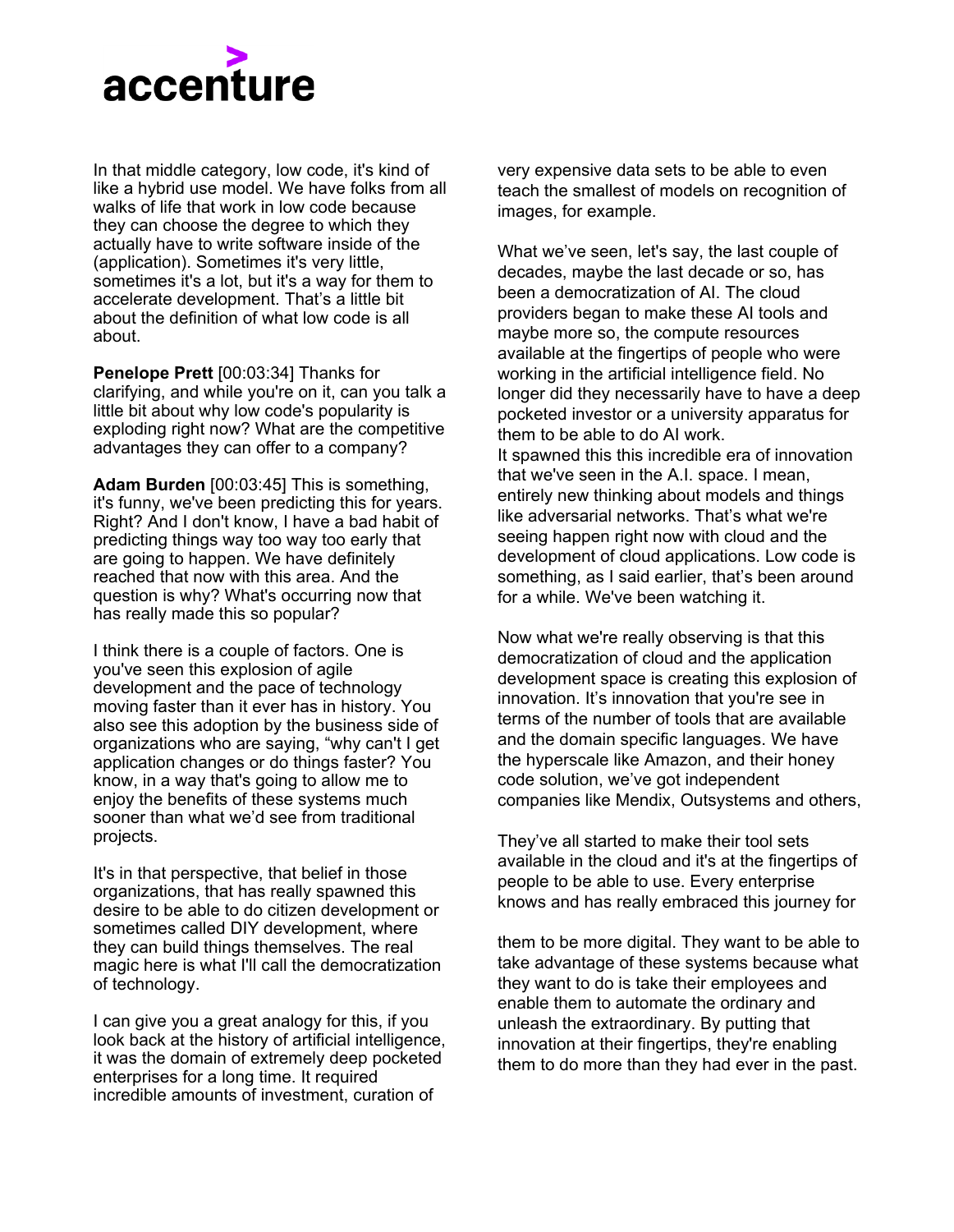

I really think that the democratization of these technologies which have really made that difference. We're going to continue to see this, Penelope. I think that we're really just on the edge of something here. With the tools that are available right now, they're quite varied, they're all over the map. It's like what we saw with platform as a service several years ago, where there were hundreds of different tool sets and it's now a consolidated down to maybe a dozen or so of really popular ones. I think that this space is going to be like that for a while.

It's up to companies, though, to enable their employees, to be able to use these tools in the right way. I think this popularity is just going to continue to expand and grow because many of them feel like that they need this innovation to be competitive in this in this world of digital enterprises. And they're right. Low code and low code, no code type solutions are absolutely a path for them to get there. That's been driving the popularity.

**Penelope Prett** [00:08:19] Well, Adam, what you're saying is really ringing my bell, because when I think about what's happening inside our own Accenture house, we're using the power of Microsoft platform tools like Power Platform to help extend people's workspaces, to come up with new ways to connect, to fill niches of functionality that can be difficult to reach from other big packages. But it leads you to kind of an interesting question to ponder. Right?

Which is what is actually the impact of these low code tools going to be on packaged software applications and SaaS providers? How do you think their worlds will interact?

**Adam Burden** [00:08:53] OK, well, that's for another podcast, maybe, Penelope, because I've actually done a whole another series of things around something I call the buy versus build equation that is changing, but let me comment on that a little bit later.

First of all, I think most of the major software organizations, pick on ServiceNow, SAP, etc. they've started to build more low code type tools inside of their solutions. SAP's Cloud platform,

Salesforce, has done this with Lightning and others. Then we also have the MaGg providers starting to do things. You just mentioned Microsoft and what they've done with Power platform. We've got Amazon, AWS, that has been doing some things with Honeycode and Google's with App sheets.

These are going to continue to expand in popularity and further availability to lots and lots of different entities that are out there, and they'll even do it at educational levels as well.

The thing that I think is really interesting inside here, is that companies are now looking at this, and why I am saying that the buy versus build equation is changing, they're evaluating for themselves, what are things that really make us competitively different in the market? What are the things that enable us to move more rapidly and capture more business, delight our customers, our business partners, our employees? They're trying to figure out what are the things that are more customer facing of those applications, more employee direct facing, sometimes referred to as the systems of engagement that are out there. These systems of engagement, they're not the human capital management systems, not the systems which are the financial and back office systems. There's not a lot of differentiation necessarily that you can get out of those.

But for the order to cash application? Absolutely, for the warehousing systems, for sure. Right? I think the buy versus build equation is changing, which I've also written a bit of a blog about as well. I hypothesize that over time you're going to see that major software vendors are really going to open up and recognize that there's elements of their applications, that customers are just not willing to wait for them to decide that a feature is important enough for them to build and maybe release it in six months, for a year.They need to build that stuff now. They're going to open up their products to be able to expand applications.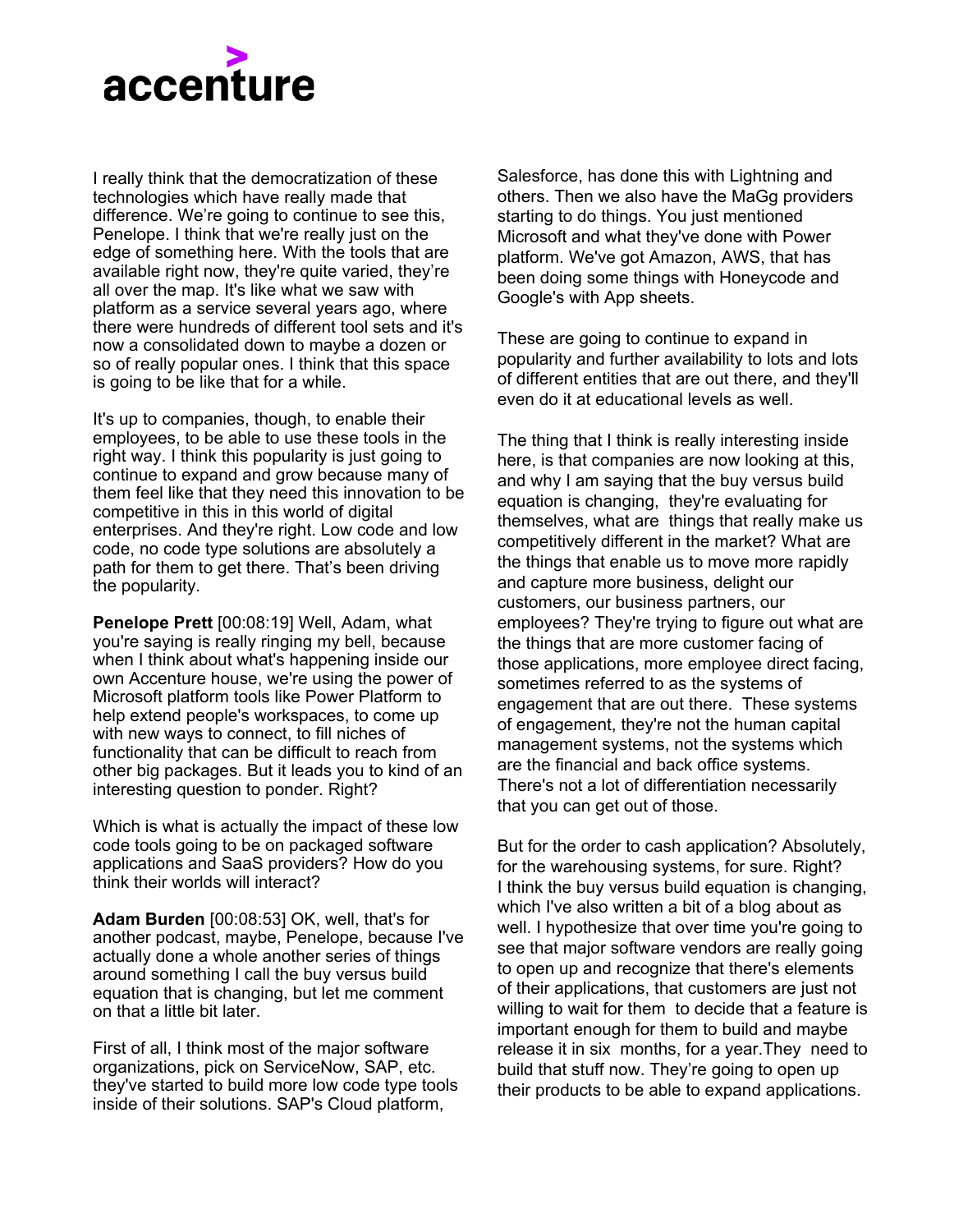

Some of the more progressive ones have already done this. For the others that don't, I think they're going to be threatened by some of these startup type tools, who will build applications around them that allow those customers to move faster and more agile in order to be competitive.

We're going to continue to see this phenomenon come out more and more in the future. The popularity of low code, I think, is going to change the way that many enterprises look at software packages, because they may conclude in some cases that the buy versus build equation, which for so long has been tilted in the favor of commercial and off the shelf packages or cot systems, that it may make sense for them to actually build some of these things themselves.

Now, a word of caution here for really big enterprise systems. You know, you talk about things with thousands of applications. Don't underestimate the complexity in building something like that. While many of these tools, Power among them, are quite capable of handling large number of users, the sophistication of what it takes to build an ERP application or a financial system, is quite complex.

Tackle the things that are important inside. This is the message I leave you, the things that are going to give you new systems of engagement and focus on potential use cases for low code and no code. Use it in places where the software vendor themselves has started to embed this capability inside of their product. I really think that it's going to open a new era of creativity in enterprises and they're really going to feel like it's made them more competitive.

It's an interesting time to be a big software platform vendor in the space, because they need to move rapidly where they don't already have a capability like this, to enable it. Just look around. We've just seen ServiceNow make a similar announcement and I think you're going to see it from many of the other (vendors) in the near future as well.

**Penelope Prett** [00:13:35] It's an interesting vision for the future, Adam, and one which is rapidly coming on us. Right. Still pulling it back to the present.

One of the things we always like to do on this podcast series is just leave our listeners with some practical tips, everyday tips about things they need to be thinking about right now on some of these technology waves that we're getting ready to ride.

Can you share any of your practical tips on what to do today with our listener group?

**Adam Burden** [00:13:57] Yeah, for sure, I have a couple of them.

One is low code and no code are a great way enable the non-technical part of our communities that we work with to become more technical. When you think about the messages around inclusiveness, recruitment, and the scarcity of talent that's available, the ability to rapidly teach someone how to use these system and application building tools is here. It has reached a point where you don't necessarily need a computer science degree to build very functional applications.

I think that's an important lesson learned out of my experience h with this. I feel that we've really turned a corner here. One of my favorite movies, Penelope, is Ratatouille. Have you ever seen this movie Ratatouille? You know which one I'm talking about?

**Penelope Prett [**00:14:52] I have indeed.

**Adam Burden** [00:14:54] OK, so it's a really cute story, is a Pixar movie There's a chef in it, and I think his name was Chef Gustav and he used to do this television show and is "Anyone can Cook" Right? Well, I really think anyone can code.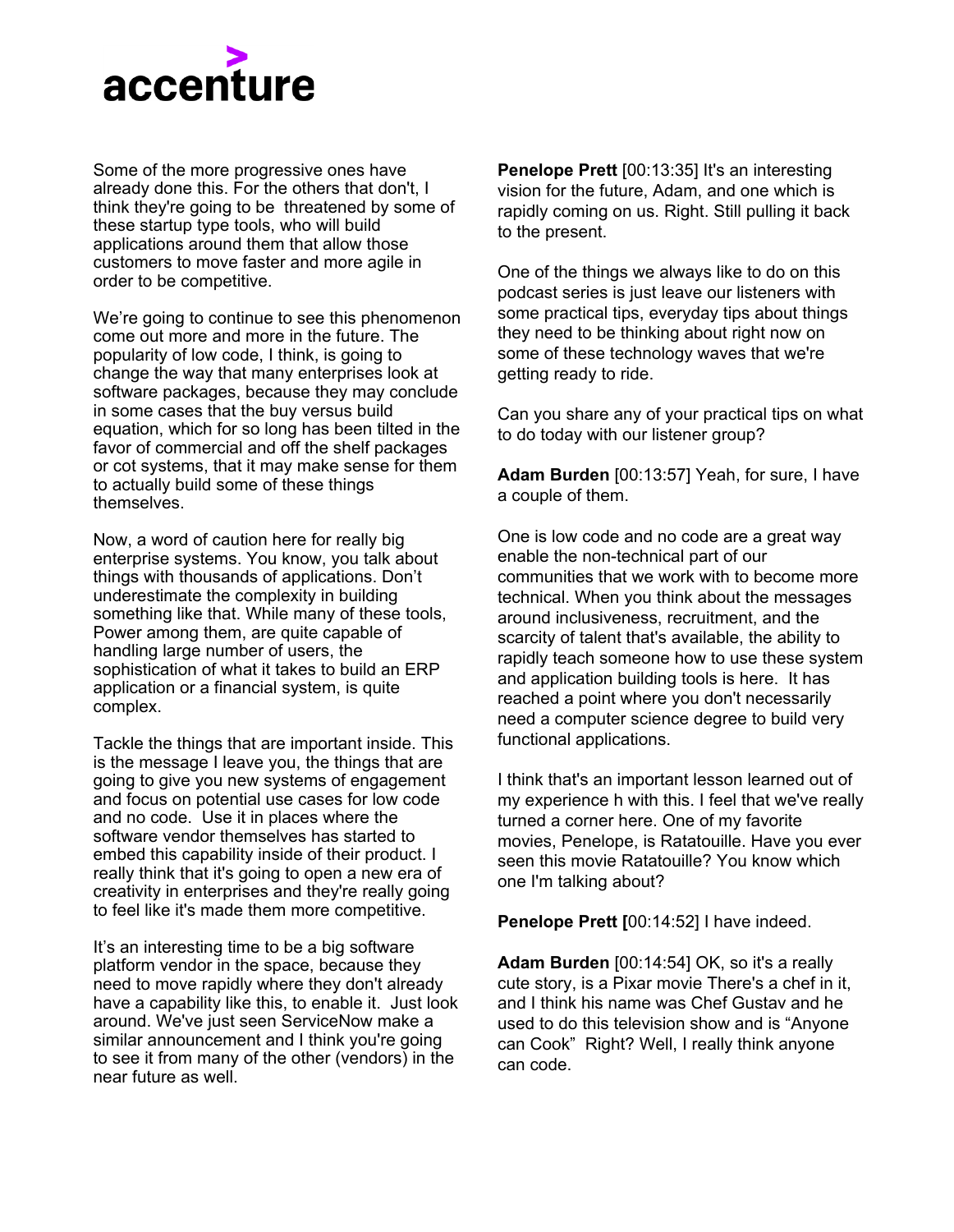

These tools are given us the ability to do that because it's allowing people that don't necessarily have the technical backgrounds to go do that. This is an important way for you to expand your horizons in terms of recruiting from nontraditional sources.

Another angle to look at this, too, is you have many enterprises doing massive shifts, massive shifts into cloud right now. They've got an awful lot of legacy developers that that might have more familiarity with mainframes or AS 400s or other things. Well, I'm telling you, they're archival knowledge that they have the expertise of business processes and systems inside of that enterprise, their functional knowledge is so important.

Teach them how to use these low code solutions to continue to build and define new applications for tomorrow. It's a great way to transition existing talent that you have in a way that doesn't require them to become full-stack developers or pro coders. It is a very different world that's available now for you to do that as an enterprise, transitioning some of your workforce into cloud as an enterprise. I really think those are important lessons that are out there.

I got one more for you that I think is quite significant. Some of the early adopters in the low code no code space, Penelope, they got ahead of their skis a little bit.

The reason that that happened was their appetite for this really was quite strong, and they really released low code abilities quite broadly. Now they have an awful lot of tools that do very similar things because the standards weren't there and there wasn't a lot of controls around which ones were going to be used.

More difficult has been the security that you want to have in place around that, the guardrails around things, the reusability. If you want everybody to use the same authentication service for any applications that they're building, You need to build that into the governance for this and need to customize a lot of these tools

so that there's standard frameworks that people will use and follow going forward.

Some organizations that we've been working with have taken this to a very sophisticated level. I'll credit Accenture as having done this as well, because, some of my teams have built low code applications inside of Accenture for our own purposes and we tier that and have different ranges that allows the back office person who is doing the processing. They can build their own application, but it's got controls around it. it doesn't create a security risk for us but allows them to automate many of the tasks that they otherwise would have performed manually in the in the past.

Think about that as you're rolling this out in your enterprise. Think about how putting the right governance and guardrails around this. One of the best thinkers in this space, one of I really admire him, he always says it's best to go slow, to go fast when it comes to low code. And that's very true.

Roll this out a little bit, get your governance and processes right, and then you can go super-fast. But if you try to go too fast, it's just going to make you come to a grinding halt.

These are a couple of great lessons for you. Go slow to go fast and everyone can code courtesy of Ratatouille.

**Penelope Prett** [00:18:33] Well, Adam, I thank you so much for coming today and sharing your thoughts around this whole low code environment. It's been fascinating and enlightening for me, and I've learned a few new terms like scaffolding that I'll be using going forward. I'm sure our listeners got a kick out of it as well. So, thank you for taking the time and it's always a pleasure to speak with you and hear what's the latest thinking.